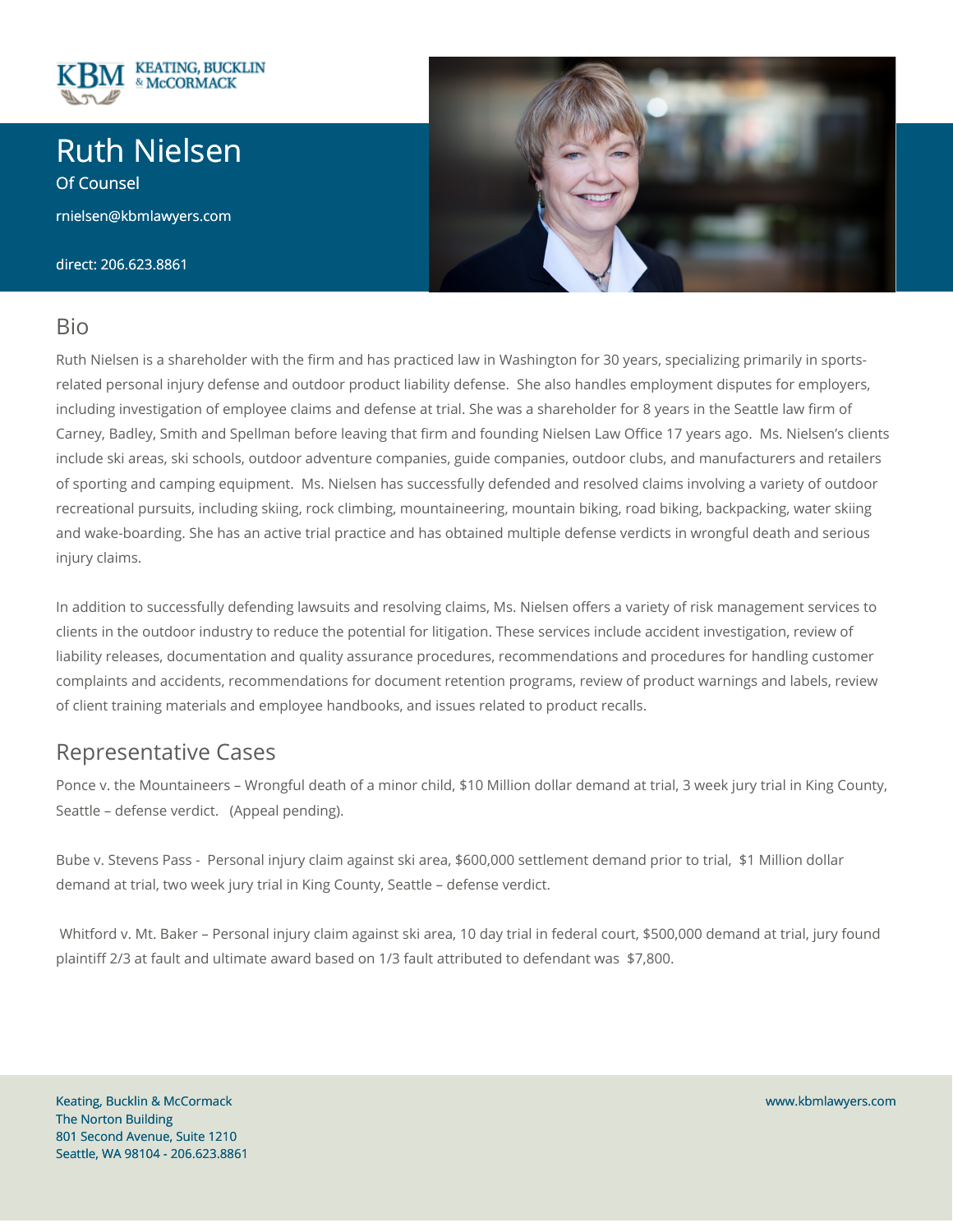

Miller v. Mt. Baker – Premises liability claim against ski area based on snow sliding off a roof; plaintiff was paraplegic. Plaintiff made a \$7 Million dollar settlement demand prior to trial, and a \$5 Million dollar settlement demand during trial. After a three and a half week trial plaintiff's counsel asked jury to award \$8 Million dollars. The jury found plaintiff 85% at fault - the ski area was ultimately responsible for 15% of the damages awarded. The final award was approximately \$370,000. The costs incurred by plaintiffs' firm exceeded \$600,000.

Brown v. Stevens Pass - Personal injury claim against ski area. \$2 Million dollar demand at trial. After 2½ week trial jury found plaintiff 90% at fault and awarded plaintiff \$6,000.

Westcott v. Stevens Pass - Personal injury claim against ski area. First two week trial resulted in mis-trial. Plaintiff's demand at trial was \$2 Million dollars. Case re-tried and after a two week trial jury returned a defense verdict.

Other similar personal injury trials – 1-2 week jury trials resulting in Defense Verdicts

- Flaiz v. Ski Bluewood
- Horner v. Ski Bluewood
- Williams v. Mission Ridge
- Slater-Braun v. Crystal Mountain
- Hemmen v. Mt. Baker
- Davisson v. Stevens Pass

#### Presentations

Ms. Nielsen is a frequent speaker on defense litigation strategies and risk management issues related to outdoor recreation; and offers risk management training seminars to her clients and their employees.

### Professional and Community Activities

Ms. Nielsen is a member of ASTM committees, serves on the Board of Directors of ASDA (Association of Ski Defense Attorneys), and is a member of the Advisory Board of the Seattle Mountaineers. She is a past president of ASDA and a past board member of the Access Fund.